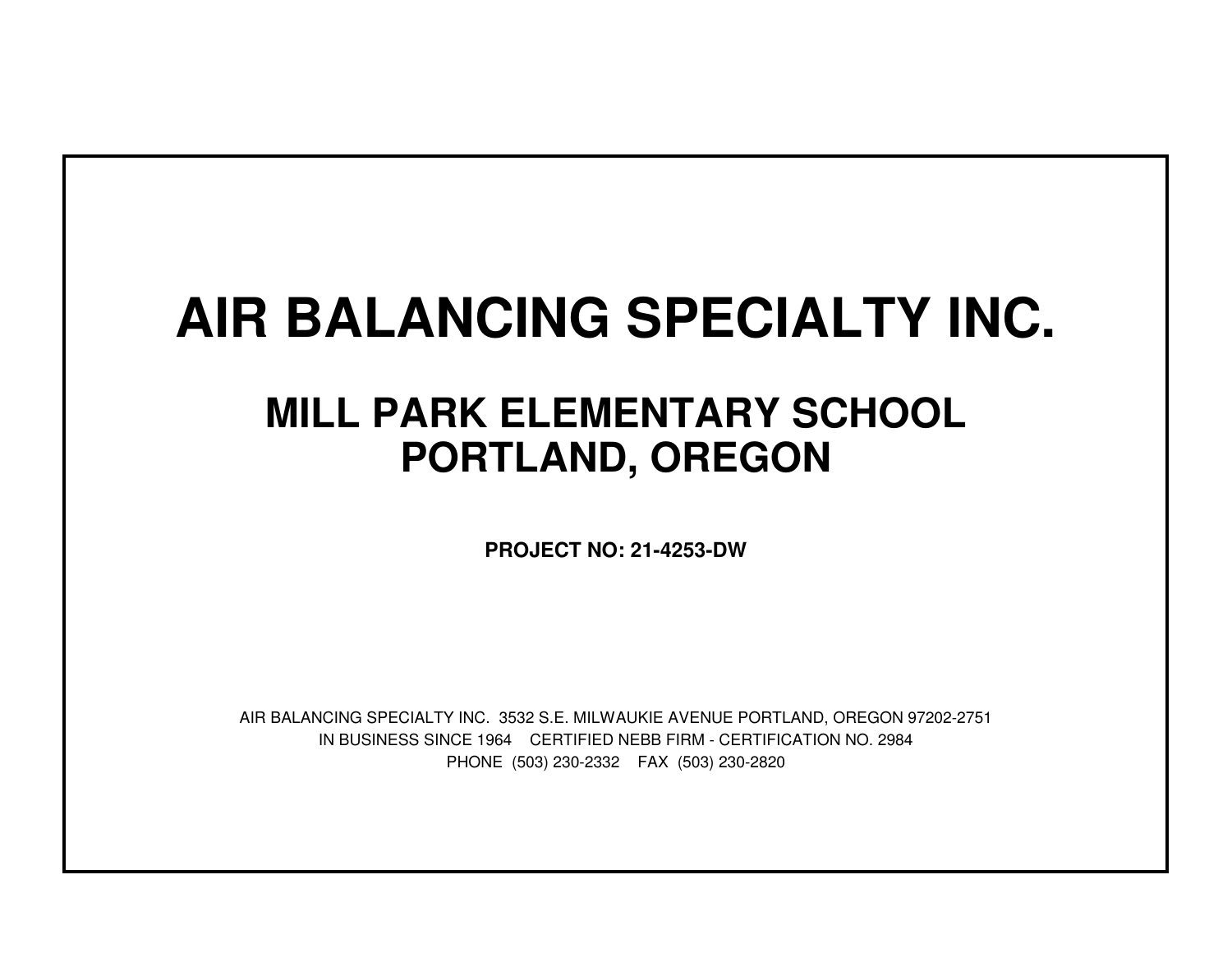| PROJECT NAME:                            | MILL PARK ELEMENTARY SCHOOL - PORTLAND, OREGON                                                                                                          |                           |                                                                                                                                                                                                                                                                                                                                                                                                                             |
|------------------------------------------|---------------------------------------------------------------------------------------------------------------------------------------------------------|---------------------------|-----------------------------------------------------------------------------------------------------------------------------------------------------------------------------------------------------------------------------------------------------------------------------------------------------------------------------------------------------------------------------------------------------------------------------|
| OWNER:                                   | DAVID DOUGLAS SCHOOL DISTRICT                                                                                                                           | DATE STARTED:<br>03/17/21 | DATE FINISHED:<br>03/17/21                                                                                                                                                                                                                                                                                                                                                                                                  |
| MECHANICAL ENGINEER:                     |                                                                                                                                                         | WORK PERFORMED BY:        | DALE NEFFENDORF<br>WILLIAM NEFFENDORF                                                                                                                                                                                                                                                                                                                                                                                       |
| <b>GENERAL CONTRACTOR:</b>               |                                                                                                                                                         | <b>CERTIFIED BY:</b>      |                                                                                                                                                                                                                                                                                                                                                                                                                             |
| MECHANICAL CONTRACTOR:                   |                                                                                                                                                         | DATE:                     |                                                                                                                                                                                                                                                                                                                                                                                                                             |
| SHEET METAL CONTRACTOR:                  |                                                                                                                                                         |                           | Spe<br>م<br>م<br>$\overline{A}$ $\overline{A}$<br>DALE W. NEFFENDORF<br><b>CERTIFICATION</b>                                                                                                                                                                                                                                                                                                                                |
| CONTROL CONTRACTOR:                      |                                                                                                                                                         |                           | 2984<br>Exp. 3/31/22<br>$x^{\lambda^{\Phi}}$<br>$\begin{picture}(180,10) \put(0,0){\vector(1,0){10}} \put(15,0){\vector(1,0){10}} \put(15,0){\vector(1,0){10}} \put(15,0){\vector(1,0){10}} \put(15,0){\vector(1,0){10}} \put(15,0){\vector(1,0){10}} \put(15,0){\vector(1,0){10}} \put(15,0){\vector(1,0){10}} \put(15,0){\vector(1,0){10}} \put(15,0){\vector(1,0){10}} \put(15,0){\vector(1,0){10}} \put(15,0){\vector($ |
| IN BUSINESS SINCE 1964                   | AIR BALANCING SPECIALTY INC.<br>CERTIFIED NEBB No. 2984<br>3532 SE Milwaukie Avenue Portland, Oregon 97202-2751 Phone (503) 230-2332 Fax (503) 230-2820 |                           |                                                                                                                                                                                                                                                                                                                                                                                                                             |
| <b>CERTIFIED TEST AND BALANCE REPORT</b> | PROJECT NO.: 21-42253-DW                                                                                                                                |                           |                                                                                                                                                                                                                                                                                                                                                                                                                             |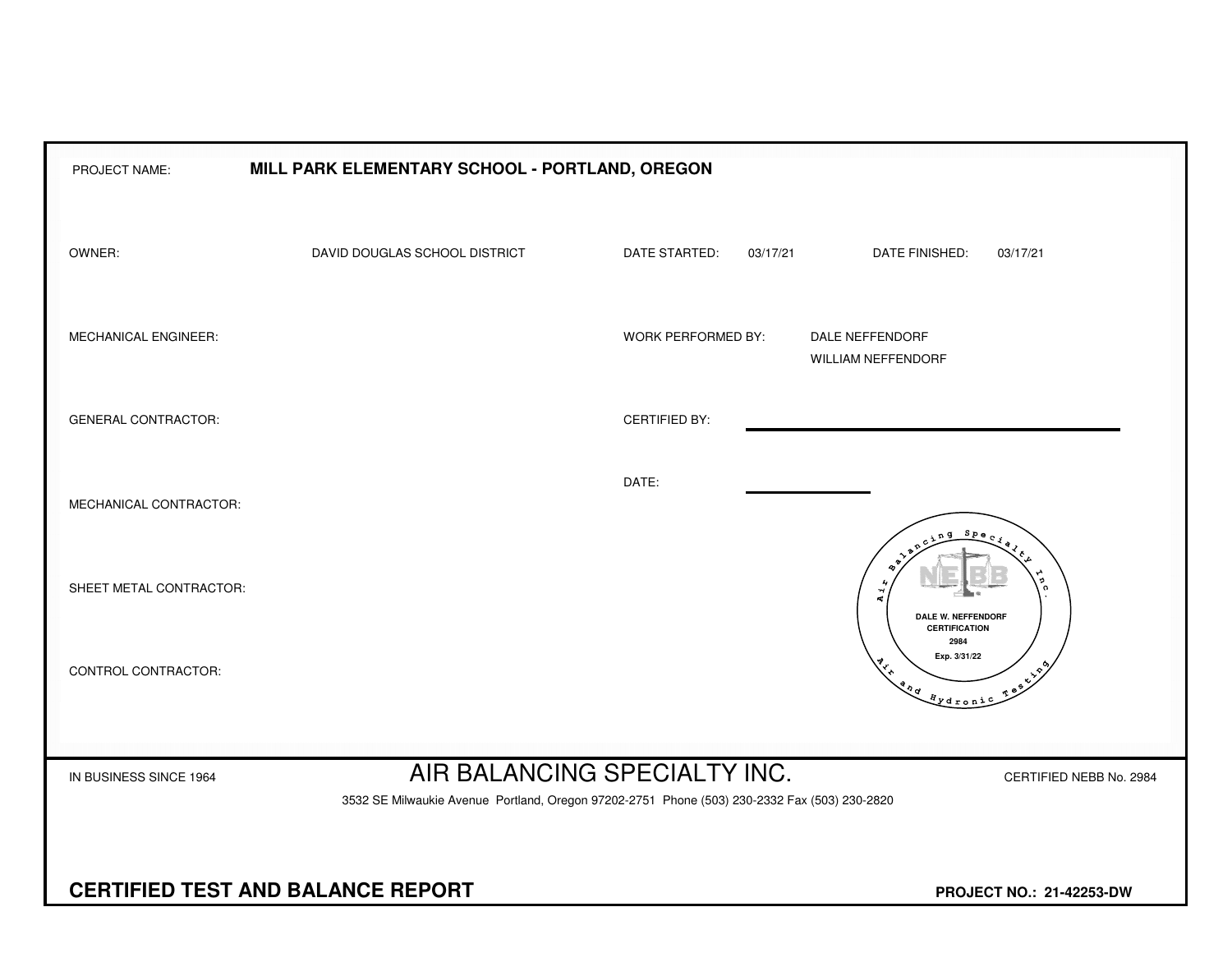| <b>INSTRUMENT</b>                                              | <b>MODEL NO.</b>              | <b>SERIAL NO.</b>            | <b>RANGE</b>                 | <b>CALIBRATION DATE</b> |
|----------------------------------------------------------------|-------------------------------|------------------------------|------------------------------|-------------------------|
| <b>AIR</b>                                                     |                               |                              |                              |                         |
| Shortridge Airdata Multimeter<br>(D)<br><b>ADM Accessories</b> | ADM860                        | M98375                       | 0.0001 to 60.00" WC.         | 1/12/2021               |
| (DH) Datameter Flow Hood                                       | 8400                          |                              | 25 - 2500 CFM                |                         |
| (DP) Datameter Pitot Tube                                      | 12", 18", 24", 36", 48" & 60" |                              | 50 - 30000 FPM               |                         |
| (DA) Datameter Airfoil                                         | AFP <sub>18</sub>             |                              | 50 - 5000 FPM                |                         |
| (DG) Datameter Velgrid                                         | VLG84                         |                              | 50 - 2500 FPM                |                         |
| <b>Rotating Vane Anemometer</b><br>(R)                         | $A4/-4"$                      | 83072B                       | 200 - 10000 FPM              | 1/14/2021               |
| Amprobe Ammeter                                                | Fluke 335                     | 99330394                     | 0 - 750 Volts / 0 - 300 Amps | 1/8/2021                |
| Shimpo Tachometer                                              | DT-207L                       | D26B0033                     | 6 - 30,000 RPM               | 1/12/2021               |
| WATER                                                          |                               |                              |                              |                         |
| Hydrodata Meter                                                | <b>HDM-250</b>                | W01025                       | DP -10 to +300 PSI           | 1/12/2021               |
|                                                                |                               |                              |                              |                         |
|                                                                |                               |                              |                              |                         |
|                                                                |                               |                              |                              |                         |
| IN BUSINESS SINCE 1964                                         |                               | AIR BALANCING SPECIALTY INC. |                              | CERTIFIED NEBB No. 2984 |

3532 SE Milwaukie Avenue Portland, Oregon 97202-2751 Phone (503) 230-2332 Fax (503) 230-2820

## **EQUIPMENT USED IN BALANCING**

 **PROJECT: MILL PARK ELEMENTARY SCHOOL - PORTLAND, OREGON** 

**PROJECT NO.: 21-4253-DW**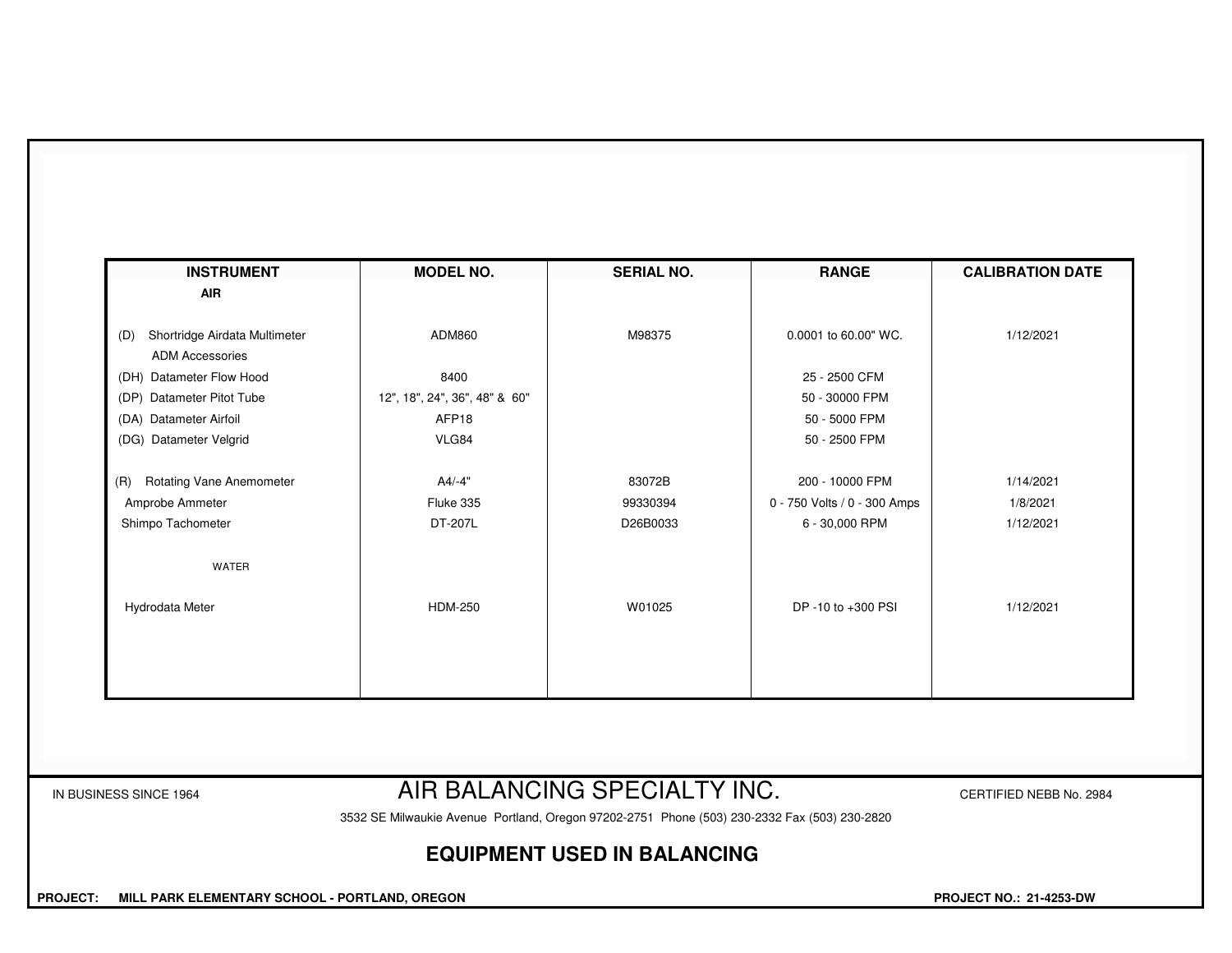## **PAGE ABBREVATION KEY**

AK - GRILLE AREA OR RESTRICTION VALUEVEL - VELOCITY CFM - CUBIC FEET PER MINUTEFPM - FEET PER MINUTEACH - AIR CHANGES PER HOUR

IN BUSINESS SINCE 1964 **AIR BALANCING SPECIALTY INC.** CERTIFIED NEBB No. 2984

 **3532 SE Milwaukie Avenue Portland, Oregon 97202-2751 Phone (503) 230-2332 Fax (503) 230-2820**

 **PROJECT: MILL PARK ELEMENTARY SCHOOL - PORTLAND, OREGON PROJECT NO.: 21-4253-DW**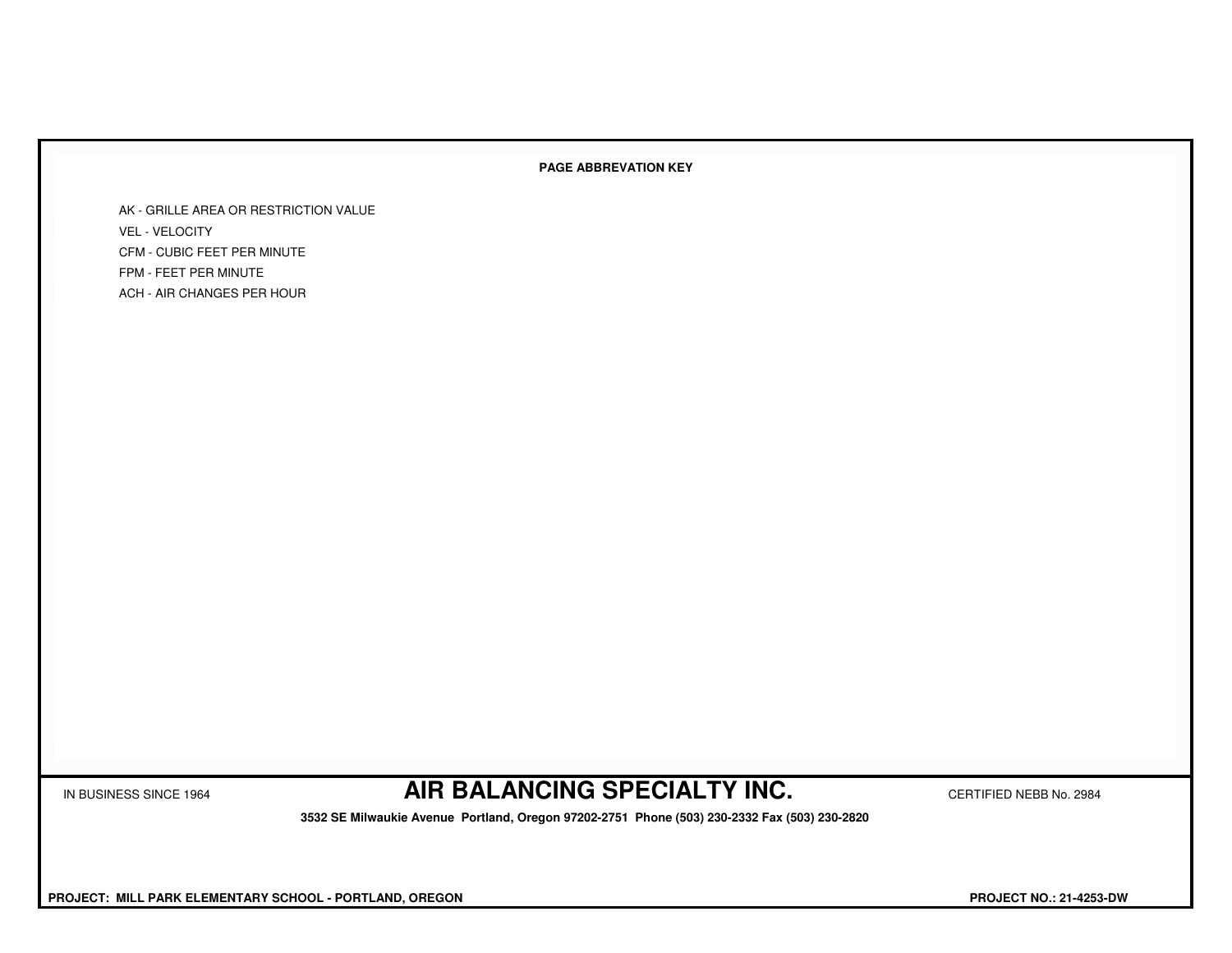|                        | AREA SERVED |                                                                                                                               |                 |  | <b>OUTLET</b> |      |      | <b>DESIGN</b>          | <b>CUBIC</b> |      |            | TEST <sub>#1</sub> |      |                |                      | TEST#2     |                  |                         |
|------------------------|-------------|-------------------------------------------------------------------------------------------------------------------------------|-----------------|--|---------------|------|------|------------------------|--------------|------|------------|--------------------|------|----------------|----------------------|------------|------------------|-------------------------|
| Ref                    | Ins         |                                                                                                                               | $Rm.+$ No.      |  | Size          | Blow | AK   | Vel                    | <b>CFM</b>   | FEET | <b>FPM</b> | <b>CFM</b>         |      | ACH   PRESSURE | FPM                  | <b>CFM</b> | ACH              | PRESSURE                |
|                        |             |                                                                                                                               |                 |  |               |      |      |                        |              |      |            |                    |      |                |                      |            |                  |                         |
|                        |             | DG Classroom                                                                                                                  | $\mathbf{1}$    |  | 30x12         |      | 1.88 |                        |              | 9556 | 382        | 718                | 4.51 |                |                      |            |                  |                         |
|                        |             |                                                                                                                               |                 |  |               |      |      |                        |              |      |            |                    |      |                |                      |            |                  |                         |
|                        |             | DG Classroom                                                                                                                  | $\overline{2}$  |  | 30x12         |      | 1.88 |                        |              | 9556 | 355        | 667                | 4.19 |                |                      |            |                  |                         |
|                        |             |                                                                                                                               |                 |  |               |      |      |                        |              |      |            |                    |      |                |                      |            |                  |                         |
|                        |             | DG Classroom                                                                                                                  | 3               |  | 30x12         |      | 1.88 |                        |              | 9556 | 462        | 869                | 5.45 |                |                      |            |                  |                         |
|                        |             | DG Classroom                                                                                                                  | 4               |  | 30x12         |      | 1.88 |                        |              | 9556 | 416        | 782                | 4.91 |                |                      |            |                  |                         |
|                        |             |                                                                                                                               |                 |  |               |      |      |                        |              |      |            |                    |      |                |                      |            |                  |                         |
|                        |             | DG Classroom                                                                                                                  | 5               |  | 30x12         |      | 1.88 |                        |              | 9556 | 340        | 639                | 4.01 |                |                      |            |                  |                         |
|                        |             |                                                                                                                               |                 |  |               |      |      |                        |              |      |            |                    |      |                |                      |            |                  |                         |
|                        |             | DG Classroom                                                                                                                  | 6               |  | 30x12         |      | 1.88 |                        |              | 9556 | 371        | 697                | 4.38 |                |                      |            |                  |                         |
|                        |             |                                                                                                                               | $\overline{7}$  |  | 30x12         |      | 1.88 |                        |              | 9556 | 349        | 656                | 4.12 |                |                      |            |                  |                         |
|                        |             | DG Classroom                                                                                                                  |                 |  |               |      |      |                        |              |      |            |                    |      |                |                      |            |                  |                         |
|                        |             | DG Classroom                                                                                                                  | 8               |  | 30x12         |      | 1.88 |                        |              | 9556 | 376        | 707                | 4.44 |                |                      |            |                  |                         |
|                        |             |                                                                                                                               |                 |  |               |      |      |                        |              |      |            |                    |      |                |                      |            |                  |                         |
|                        |             | DG Classroom                                                                                                                  | $\overline{9}$  |  | 30x12         |      | 1.88 |                        |              | 9556 | 380        | 714                | 4.49 |                |                      |            |                  |                         |
|                        |             |                                                                                                                               |                 |  |               |      | 1.88 |                        |              | 9556 |            | 769                |      |                |                      |            |                  |                         |
|                        |             | DG Classroom                                                                                                                  | 10              |  | 30x12         |      |      |                        |              |      | 409        |                    | 4.83 |                |                      |            |                  |                         |
|                        |             | DG Classroom                                                                                                                  | 11              |  | 30x12         |      | 1.88 |                        |              | 9056 | 327        | 615                | 4.07 |                |                      |            |                  |                         |
|                        |             |                                                                                                                               |                 |  |               |      |      |                        |              |      |            |                    |      |                |                      |            |                  |                         |
|                        |             | DG Classroom                                                                                                                  | 12              |  | 30x12         |      | 1.88 |                        |              | 9301 | 281        | 528                | 3.41 |                |                      |            |                  |                         |
|                        |             |                                                                                                                               |                 |  |               |      |      |                        |              |      |            |                    |      |                |                      |            |                  |                         |
|                        |             | DG Classroom                                                                                                                  | 13              |  | 30x12         |      | 1.88 |                        |              | 9301 | 300        | 564                | 3.64 |                |                      |            |                  |                         |
|                        |             | DG Classroom                                                                                                                  | 14              |  | 30x12         |      | 1.88 |                        |              | 9301 | 305        | 573                | 3.70 |                |                      |            |                  |                         |
|                        |             |                                                                                                                               |                 |  |               |      |      |                        |              |      |            |                    |      |                |                      |            |                  |                         |
|                        |             | DG Classroom                                                                                                                  | 15              |  | 30x12         |      | 1.88 |                        |              | 9301 | 298        | 560                | 3.61 |                |                      |            |                  |                         |
|                        |             |                                                                                                                               |                 |  |               |      |      |                        |              |      |            |                    |      |                |                      |            |                  |                         |
|                        |             | DG Classroom                                                                                                                  | 16              |  | 30x12         |      | 1.88 |                        |              | 9301 | 285        | 536                | 3.46 |                |                      |            |                  |                         |
|                        |             | DG Classroom                                                                                                                  | $\overline{17}$ |  | 30x12         |      | 1.88 |                        |              | 9301 | 296        | 556                | 3.59 |                |                      |            |                  |                         |
|                        |             |                                                                                                                               |                 |  |               |      |      |                        |              |      |            |                    |      |                |                      |            |                  |                         |
|                        |             | DG Classroom                                                                                                                  | 18              |  | 30x12         |      | 1.88 |                        |              | 9301 | 301        | 566                | 3.65 |                |                      |            |                  |                         |
|                        |             |                                                                                                                               |                 |  |               |      |      |                        |              |      |            |                    |      |                |                      |            |                  |                         |
|                        |             | DG Classroom                                                                                                                  | 19              |  | 30x12         |      | 1.88 |                        |              | 9301 | 307        | 577                | 3.72 |                |                      |            |                  |                         |
|                        |             |                                                                                                                               |                 |  |               |      |      |                        |              |      |            |                    |      |                |                      |            |                  |                         |
|                        |             |                                                                                                                               |                 |  |               |      |      |                        |              |      |            |                    |      |                |                      |            |                  |                         |
|                        |             | AIR BALANCING SPECIALTY, INC. 3532 SE Milwaukie Avenue, Portland, Oregon 97202-2751 Phone: (503) 230-2332 Fax: (503) 230-2820 |                 |  |               |      |      |                        |              |      |            |                    |      |                |                      |            |                  |                         |
|                        |             |                                                                                                                               |                 |  |               |      |      |                        |              |      |            |                    |      |                |                      |            |                  |                         |
|                        |             | <b>CONSTANT VOLUME - FPM</b>                                                                                                  |                 |  |               |      |      | AIR BALANCE DATA SHEET |              |      |            |                    |      |                |                      |            |                  | PROJECT NO.: 21-4253-DW |
|                        |             |                                                                                                                               |                 |  |               |      |      |                        |              |      |            |                    |      |                |                      |            |                  |                         |
|                        |             | PROJECT: MILL PARK ELEMENTARY SCHOOL - PORTLAND, OREGON                                                                       |                 |  |               |      |      |                        |              |      |            |                    |      |                | DATE START: 03/17/21 |            | FINISH: 03/17/21 |                         |
| SYSTEM:<br>BY: DN / WN |             |                                                                                                                               |                 |  |               |      |      |                        |              |      |            |                    |      |                |                      |            |                  |                         |
|                        |             | Classrooms 1 - 19                                                                                                             |                 |  |               |      |      | SECTION:               |              |      |            |                    |      |                |                      |            |                  | PAGE: 1 OF 4            |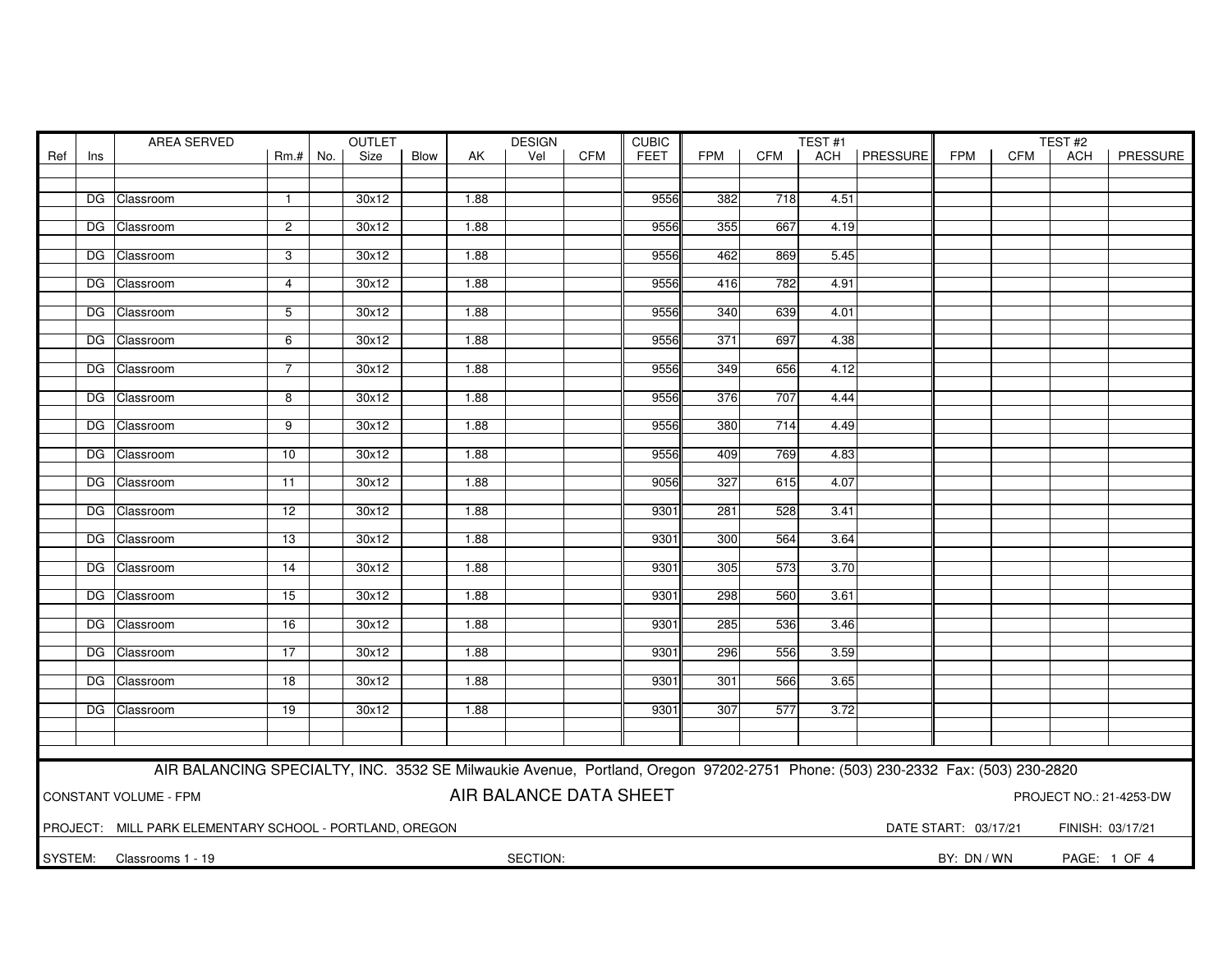|     | AREA SERVED |                                                                                                                               |                 |     | OUTLET  |      |       | <b>DESIGN</b>          |            | <b>CUBIC</b><br>TEST#1 |                  |            |       |                | TEST#2               |            |                  |                         |
|-----|-------------|-------------------------------------------------------------------------------------------------------------------------------|-----------------|-----|---------|------|-------|------------------------|------------|------------------------|------------------|------------|-------|----------------|----------------------|------------|------------------|-------------------------|
| Ref | Ins         |                                                                                                                               | Rm.#            | No. | Size    | Blow | AK    | Vel                    | <b>CFM</b> | <b>FEET</b>            | <b>FPM</b>       | <b>CFM</b> |       | ACH   PRESSURE | <b>FPM</b>           | <b>CFM</b> | <b>ACH</b>       | PRESSURE                |
|     |             |                                                                                                                               |                 |     |         |      |       |                        |            |                        |                  |            |       |                |                      |            |                  |                         |
|     |             | DG Classroom                                                                                                                  | $\overline{20}$ |     | 30x12   |      | 1.88  |                        |            | 9301                   | 312              | 587        | 3.78  |                |                      |            |                  |                         |
|     |             |                                                                                                                               |                 |     |         |      |       |                        |            |                        |                  |            |       |                |                      |            |                  |                         |
|     |             | DG Classroom                                                                                                                  | $\overline{21}$ |     | 30x12   |      | 1.88  |                        |            | 9301                   | 315              | 592        | 3.82  |                |                      |            |                  |                         |
|     |             | DG Classroom                                                                                                                  | $\overline{22}$ |     | 30x12   |      | 1.88  |                        |            | 9301                   | 300              | 564        | 3.64  |                |                      |            |                  |                         |
|     |             |                                                                                                                               |                 |     |         |      |       |                        |            |                        |                  |            |       |                |                      |            |                  |                         |
|     |             | DG Classroom                                                                                                                  | 23              |     | 30x12   |      | 1.88  |                        |            | 9301                   | 327              | 615        | 3.97  |                |                      |            |                  |                         |
|     |             |                                                                                                                               |                 |     |         |      |       |                        |            |                        |                  |            |       |                |                      |            |                  |                         |
|     |             | DG Classroom                                                                                                                  | 24              |     | 30x12   |      | 1.88  |                        |            | 9301                   | 248              | 466        | 3.01  |                |                      |            |                  |                         |
|     |             |                                                                                                                               |                 |     |         |      |       |                        |            |                        |                  |            |       |                |                      |            |                  |                         |
|     |             | DG Classroom                                                                                                                  | 25              |     | 30x12   |      | 1.88  |                        |            | 9301                   | 127              | 239        | 1.54  |                |                      |            |                  |                         |
|     |             | DA Gym                                                                                                                        |                 |     |         |      | 5.56  |                        |            | 16000                  | 1097             | 6099       | 22.87 |                |                      |            |                  |                         |
|     |             |                                                                                                                               |                 |     |         |      |       |                        |            |                        |                  |            |       |                |                      |            |                  |                         |
|     |             | DH Gym Office                                                                                                                 |                 |     |         |      | 1.00  |                        |            | 1887                   |                  | 120        | 3.82  |                |                      |            |                  |                         |
|     |             |                                                                                                                               |                 |     |         |      |       |                        |            |                        |                  |            |       |                |                      |            |                  |                         |
|     |             | DG Cafeteria                                                                                                                  |                 |     | 48x24x2 |      | 12.00 |                        |            | 77676                  | 464              | 5568       | 4.30  |                |                      |            |                  |                         |
|     |             |                                                                                                                               |                 |     |         |      |       |                        |            |                        |                  |            |       |                |                      |            |                  |                         |
|     |             | DH Library                                                                                                                    | 115             |     |         |      | 1.00  |                        |            | 16701                  |                  | 540        | 1.94  |                |                      |            |                  |                         |
|     |             |                                                                                                                               |                 |     |         |      |       |                        |            |                        |                  |            |       |                |                      |            |                  |                         |
|     |             | DH Staff Rm                                                                                                                   | 111             |     |         |      | 1.00  |                        |            | 3816                   |                  | 115        | 1.81  |                |                      |            |                  |                         |
|     |             | DH Health                                                                                                                     | 109             |     |         |      | 1.00  |                        |            | 986                    |                  | 85         | 5.17  |                |                      |            |                  |                         |
|     |             |                                                                                                                               |                 |     |         |      |       |                        |            |                        |                  |            |       |                |                      |            |                  |                         |
|     |             | DH Office Main                                                                                                                |                 |     |         |      | 1.00  |                        |            | 3953                   |                  | 180        | 2.73  |                |                      |            |                  |                         |
|     |             |                                                                                                                               |                 |     |         |      |       |                        |            |                        |                  |            |       |                |                      |            |                  |                         |
|     |             | DH Office Main                                                                                                                | 103             |     |         |      | 1.00  |                        |            | 1160                   |                  | 80         | 4.14  |                |                      |            |                  |                         |
|     |             |                                                                                                                               |                 |     |         |      |       |                        |            |                        |                  |            |       |                |                      |            |                  |                         |
|     |             | DH Principal                                                                                                                  | 110             |     |         |      |       |                        |            |                        | <b>NO OUTLET</b> |            |       |                |                      |            |                  |                         |
|     |             |                                                                                                                               |                 |     |         |      |       |                        |            |                        |                  |            |       |                |                      |            |                  |                         |
|     |             | DH Counselor                                                                                                                  | 116             |     |         |      |       |                        |            |                        | <b>NO OUTLET</b> |            |       |                |                      |            |                  |                         |
|     |             |                                                                                                                               |                 |     |         |      |       |                        |            |                        |                  |            |       |                |                      |            |                  |                         |
|     |             |                                                                                                                               |                 |     |         |      |       |                        |            |                        |                  |            |       |                |                      |            |                  |                         |
|     |             |                                                                                                                               |                 |     |         |      |       |                        |            |                        |                  |            |       |                |                      |            |                  |                         |
|     |             |                                                                                                                               |                 |     |         |      |       |                        |            |                        |                  |            |       |                |                      |            |                  |                         |
|     |             |                                                                                                                               |                 |     |         |      |       |                        |            |                        |                  |            |       |                |                      |            |                  |                         |
|     |             |                                                                                                                               |                 |     |         |      |       |                        |            |                        |                  |            |       |                |                      |            |                  |                         |
|     |             |                                                                                                                               |                 |     |         |      |       |                        |            |                        |                  |            |       |                |                      |            |                  |                         |
|     |             |                                                                                                                               |                 |     |         |      |       |                        |            |                        |                  |            |       |                |                      |            |                  |                         |
|     |             |                                                                                                                               |                 |     |         |      |       |                        |            |                        |                  |            |       |                |                      |            |                  |                         |
|     |             | AIR BALANCING SPECIALTY, INC. 3532 SE Milwaukie Avenue, Portland, Oregon 97202-2751 Phone: (503) 230-2332 Fax: (503) 230-2820 |                 |     |         |      |       |                        |            |                        |                  |            |       |                |                      |            |                  |                         |
|     |             | CONSTANT VOLUME - FPM                                                                                                         |                 |     |         |      |       | AIR BALANCE DATA SHEET |            |                        |                  |            |       |                |                      |            |                  | PROJECT NO.: 21-4253-DW |
|     |             |                                                                                                                               |                 |     |         |      |       |                        |            |                        |                  |            |       |                |                      |            |                  |                         |
|     |             | PROJECT: MILL PARK ELEMENTARY SCHOOL - PORTLAND, OREGON                                                                       |                 |     |         |      |       |                        |            |                        |                  |            |       |                | DATE START: 03/17/21 |            | FINISH: 03/17/21 |                         |
|     |             |                                                                                                                               |                 |     |         |      |       |                        |            |                        |                  |            |       |                |                      |            |                  |                         |
|     |             | SYSTEM: Classrooms 20 - 25, Gym, Cafetoria, Counselor, Principal, Office, Library                                             |                 |     |         |      |       |                        | SECTION:   |                        |                  |            |       |                | BY: DN / WN          |            |                  | PAGE: 2 OF 4            |
|     |             |                                                                                                                               |                 |     |         |      |       |                        |            |                        |                  |            |       |                |                      |            |                  |                         |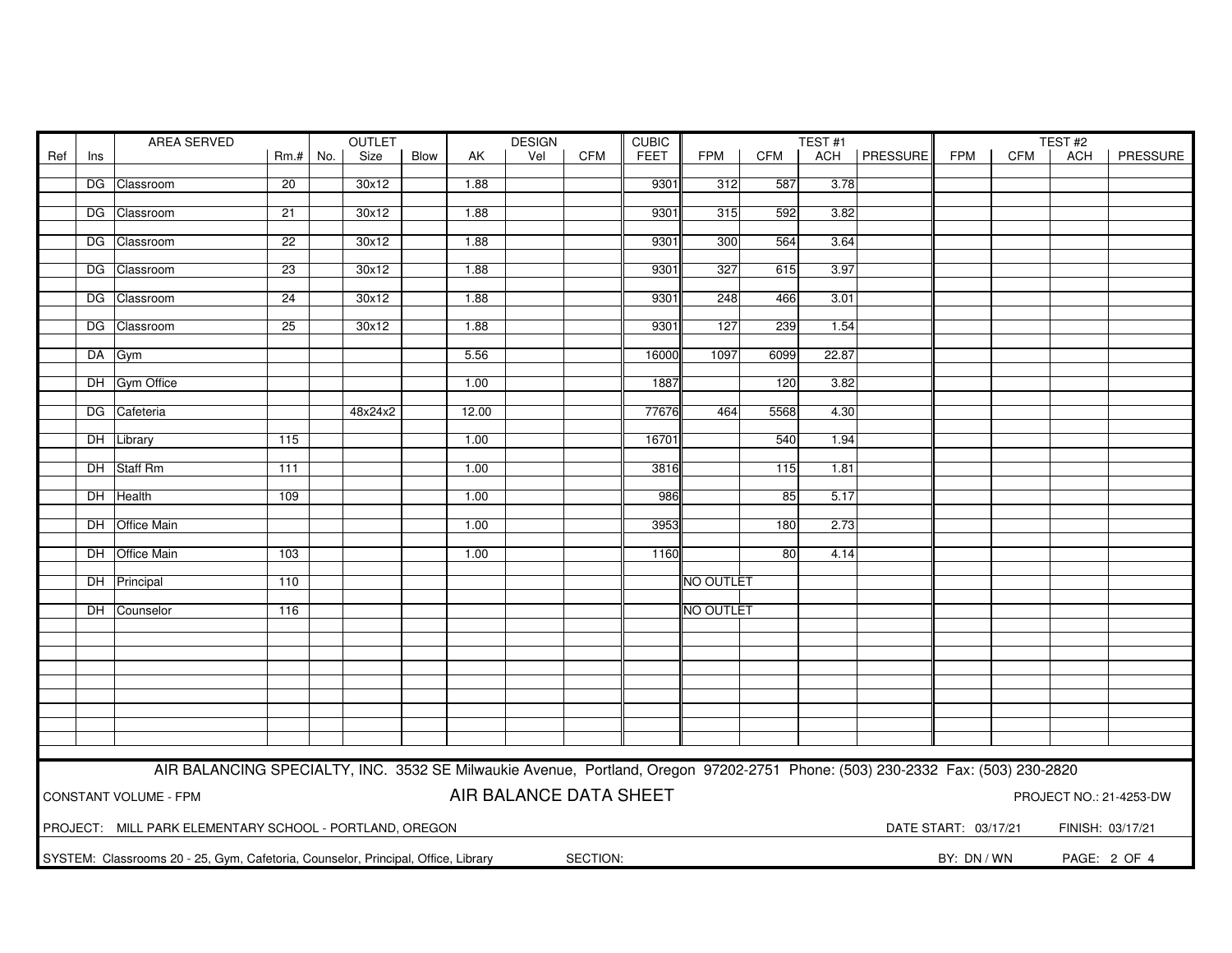|         |                                    | <b>OUTLET</b><br>AREA SERVED                                                                                                  |                 |                |      |      |      | <b>DESIGN</b>          |     | <b>CUBIC</b> |            |                      | TEST#1 |          |                      | TEST#2     |                  |                         |
|---------|------------------------------------|-------------------------------------------------------------------------------------------------------------------------------|-----------------|----------------|------|------|------|------------------------|-----|--------------|------------|----------------------|--------|----------|----------------------|------------|------------------|-------------------------|
| Ref     | Ins                                |                                                                                                                               | $Rm.+$          | No.            | Size | Blow | AK   | Vel                    | CFM | <b>FEET</b>  | <b>FPM</b> | <b>CFM</b>           | ACH    | PRESSURE | <b>FPM</b>           | <b>CFM</b> | ACH              | PRESSURE                |
|         |                                    |                                                                                                                               |                 |                |      |      |      |                        |     |              |            |                      |        |          |                      |            |                  |                         |
|         |                                    |                                                                                                                               |                 |                |      |      |      |                        |     |              |            |                      |        |          |                      |            |                  |                         |
|         |                                    | DH Girl's Restroom Exhaust                                                                                                    | 11              |                |      |      | 1.00 |                        |     | 180          |            | 30                   | 10.00  |          |                      |            |                  |                         |
|         |                                    | DH Boy's Restroom Exhaust                                                                                                     | 11              |                |      |      | 1.00 |                        |     | 180          |            | $\Omega$             | 0.00   |          |                      |            |                  |                         |
|         |                                    |                                                                                                                               |                 |                |      |      |      |                        |     |              |            |                      |        |          |                      |            |                  |                         |
|         |                                    | DH Restroom Exhaust                                                                                                           | 12              |                |      |      | 1.00 |                        |     | 180          |            | 25                   | 8.33   |          |                      |            |                  |                         |
|         |                                    |                                                                                                                               |                 |                |      |      |      |                        |     |              |            |                      |        |          |                      |            |                  |                         |
|         |                                    | DH Restroom Exhaust                                                                                                           | 13              |                |      |      | 1.00 |                        |     | 180          |            | 35                   | 11.67  |          |                      |            |                  |                         |
|         |                                    |                                                                                                                               |                 |                |      |      |      |                        |     |              |            |                      |        |          |                      |            |                  |                         |
|         |                                    | DH Restroom Exhaust                                                                                                           | 14              |                |      |      | 1.00 |                        |     | 180          |            | 25                   | 8.33   |          |                      |            |                  |                         |
|         |                                    |                                                                                                                               |                 |                |      |      |      |                        |     |              |            |                      |        |          |                      |            |                  |                         |
|         |                                    | DH Restroom Exhaust<br><b>DH</b> Restroom Exhaust                                                                             | 15              | $\mathbf{1}$   |      |      | 1.00 |                        |     | 180          |            | $\overline{0}$<br>35 | 0.00   |          |                      |            |                  |                         |
|         |                                    |                                                                                                                               | 15              | $\overline{2}$ |      |      | 1.00 |                        |     | 180          |            |                      | 11.67  |          |                      |            |                  |                         |
|         |                                    | <b>DH</b> Restroom Exhaust                                                                                                    | 16              |                |      |      | 1.00 |                        |     | 180          |            | $\Omega$             | 0.00   |          |                      |            |                  |                         |
|         |                                    |                                                                                                                               |                 |                |      |      |      |                        |     |              |            |                      |        |          |                      |            |                  |                         |
|         |                                    | DH Girl's Restroom Exhaust                                                                                                    | $\overline{17}$ |                |      |      | 1.00 |                        |     | 180          |            | 40                   | 13.33  |          |                      |            |                  |                         |
|         |                                    |                                                                                                                               |                 |                |      |      |      |                        |     |              |            |                      |        |          |                      |            |                  |                         |
|         |                                    | DH Boy's Restroom Exhaust                                                                                                     | $\overline{18}$ |                |      |      | 1.00 |                        |     | 180          |            | 40                   | 13.33  |          |                      |            |                  |                         |
|         |                                    |                                                                                                                               |                 |                |      |      |      |                        |     |              |            |                      |        |          |                      |            |                  |                         |
|         |                                    | DH Boy's Restroom Exhaust                                                                                                     | 19              |                |      |      | 1.00 |                        |     | 180          |            | 80                   | 26.67  |          |                      |            |                  |                         |
|         |                                    |                                                                                                                               |                 |                |      |      |      |                        |     |              |            |                      |        |          |                      |            |                  |                         |
|         |                                    | DH Girl's Restroom Exhaust                                                                                                    | 20              |                |      |      | 1.00 |                        |     | 180          |            | 50                   | 16.67  |          |                      |            |                  |                         |
|         |                                    |                                                                                                                               |                 |                |      |      |      |                        |     |              |            |                      |        |          |                      |            |                  |                         |
|         |                                    | DH Girl's Restroom Exhaust                                                                                                    | 21              |                |      |      | 1.00 |                        |     | 180          |            | 55                   | 18.33  |          |                      |            |                  |                         |
|         |                                    |                                                                                                                               |                 |                |      |      |      |                        |     |              |            |                      |        |          |                      |            |                  |                         |
|         |                                    | DH Boy's Restroom Exhaust                                                                                                     | 22              |                |      |      | 1.00 |                        |     | 180          |            | $\Omega$             | 0.00   |          |                      |            |                  |                         |
|         |                                    |                                                                                                                               |                 |                |      |      |      |                        |     |              |            |                      |        |          |                      |            |                  |                         |
|         |                                    | <b>DH</b> Restroom Exhaust                                                                                                    | 23              |                |      |      | 1.00 |                        |     | 180          |            | 95                   | 31.67  |          |                      |            |                  |                         |
|         |                                    |                                                                                                                               |                 |                |      |      |      |                        |     |              |            |                      |        |          |                      |            |                  |                         |
|         |                                    | DH Boy's Restroom Exhaust                                                                                                     | $\overline{24}$ | 1              |      |      | 1.00 |                        |     | 180          |            | 50                   | 16.67  |          |                      |            |                  |                         |
|         |                                    | DH Girl's Restroom Exhaust                                                                                                    | $\overline{24}$ | $\overline{2}$ |      |      | 1.00 |                        |     | 180          |            | 75                   | 25.00  |          |                      |            |                  |                         |
|         |                                    |                                                                                                                               |                 |                |      |      |      |                        |     |              |            |                      |        |          |                      |            |                  |                         |
|         |                                    | DH Staff Restroom                                                                                                             | 163             |                |      |      | 1.00 |                        |     | 386          |            | $\Omega$             | 0.00   |          |                      |            |                  |                         |
|         |                                    | DH Staff Restroom                                                                                                             | 164             |                |      |      | 1.00 |                        |     | 386          |            | 40                   | 6.22   |          |                      |            |                  |                         |
|         |                                    |                                                                                                                               |                 |                |      |      |      |                        |     |              |            |                      |        |          |                      |            |                  |                         |
|         |                                    |                                                                                                                               |                 |                |      |      |      |                        |     |              |            |                      |        |          |                      |            |                  |                         |
|         |                                    |                                                                                                                               |                 |                |      |      |      |                        |     |              |            |                      |        |          |                      |            |                  |                         |
|         |                                    |                                                                                                                               |                 |                |      |      |      |                        |     |              |            |                      |        |          |                      |            |                  |                         |
|         |                                    |                                                                                                                               |                 |                |      |      |      |                        |     |              |            |                      |        |          |                      |            |                  |                         |
|         |                                    |                                                                                                                               |                 |                |      |      |      |                        |     |              |            |                      |        |          |                      |            |                  |                         |
|         |                                    | AIR BALANCING SPECIALTY, INC. 3532 SE Milwaukie Avenue, Portland, Oregon 97202-2751 Phone: (503) 230-2332 Fax: (503) 230-2820 |                 |                |      |      |      |                        |     |              |            |                      |        |          |                      |            |                  |                         |
|         |                                    |                                                                                                                               |                 |                |      |      |      |                        |     |              |            |                      |        |          |                      |            |                  |                         |
|         |                                    | <b>CONSTANT VOLUME - FPM</b>                                                                                                  |                 |                |      |      |      | AIR BALANCE DATA SHEET |     |              |            |                      |        |          |                      |            |                  | PROJECT NO.: 21-4253-DW |
|         |                                    |                                                                                                                               |                 |                |      |      |      |                        |     |              |            |                      |        |          |                      |            |                  |                         |
|         |                                    | PROJECT: MILL PARK ELEMENTARY SCHOOL - PORTLAND, OREGON                                                                       |                 |                |      |      |      |                        |     |              |            |                      |        |          | DATE START: 03/17/21 |            | FINISH: 03/17/21 |                         |
|         |                                    |                                                                                                                               |                 |                |      |      |      |                        |     |              |            |                      |        |          |                      |            |                  |                         |
| SYSTEM: |                                    |                                                                                                                               |                 |                |      |      |      |                        |     |              |            | PAGE: 3 OF 4         |        |          |                      |            |                  |                         |
|         | SECTION:<br>BY: DN / WN<br>Exhaust |                                                                                                                               |                 |                |      |      |      |                        |     |              |            |                      |        |          |                      |            |                  |                         |